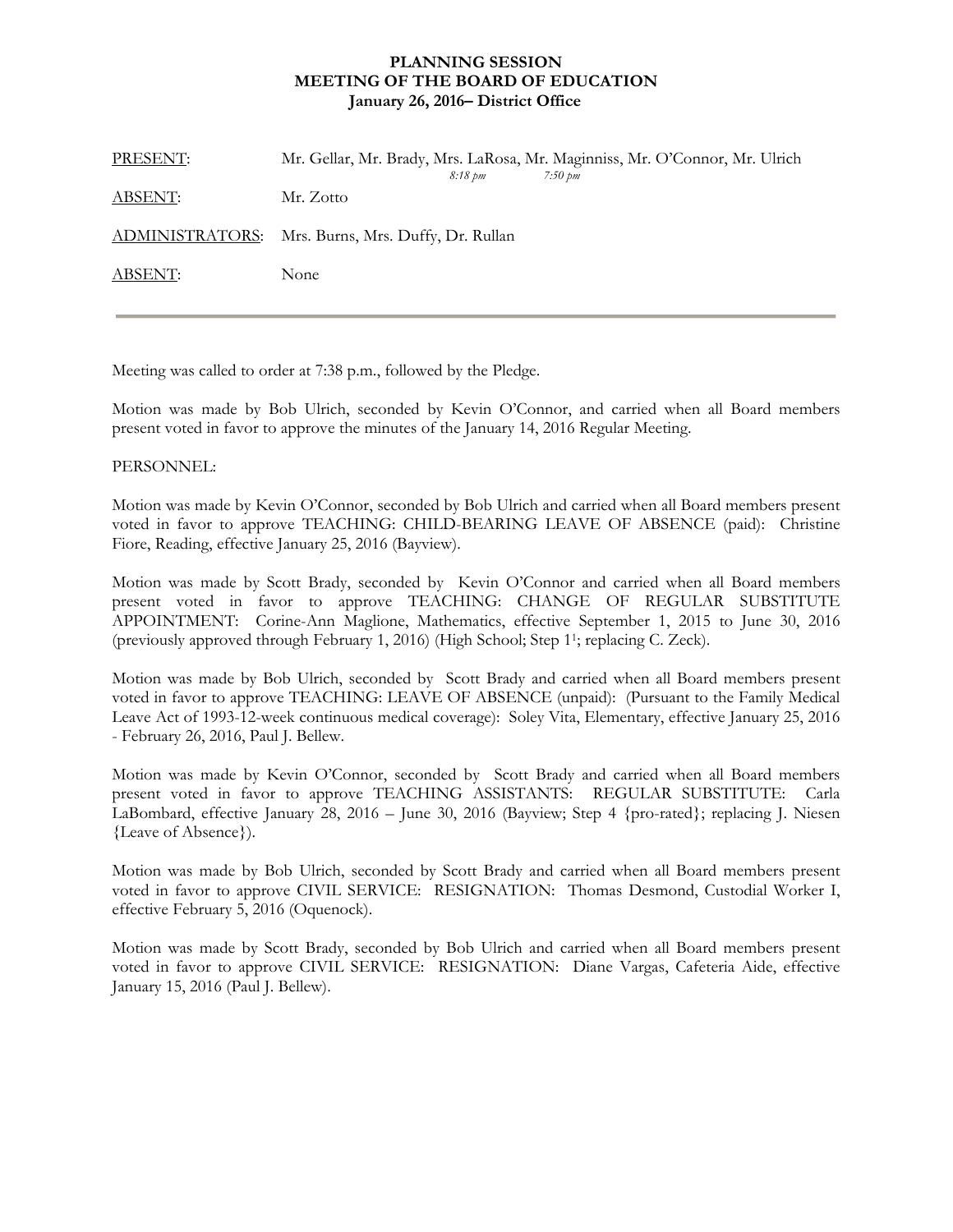Motion was made by Kevin O'Connor, seconded by Bob Ulrich and carried when all Board members present voted in favor to approve CIVIL SERVICE: CHANGE OF STATUS: Lori Brites, Special Education Aide, effective January 27, 2016 (Oquenock; Step 8; change from Cafeteria Aide).

Motion was made by Bob Ulrich, seconded by Scott Brady and carried when all Board members present voted in favor to approve CIVIL SERVICE: CHANGE OF STATUS: Jacqueline Sarle, Special Education Aide, effective January 27, 2016 (Oquenock; Step 8; change from Cafeteria Aide).

Motion was made by Kevin O'Connor, seconded by Scott Brady and carried when all Board members present voted in favor to approve CIVIL SERVICE: LEAVE OF ABSENCE (unpaid) (Pursuant to the Family Medical Leave Act of 1992-12-week continuous medical coverage): Terrie Stork, Security/Receptionist Paraprofessional February 22, 2016 through May 20, 2016 (Paul J. Bellew).

Motion was made by Bob Ulrich seconded by Kevin O'Connor and carried when all Board members present voted in favor to approve OTHER: PREFERRED SUBSTITUTE: Giavanna Donarumia, effective January 25, 2016 (West Islip High School; \$159.49 per day; replacing E. Jablonski {resigned}).

Motion was made by Scott Brady seconded by Kevin O'Connor and carried when all Board members present voted in favor to approve OTHER: CLUBS/ADVISORS 2015-2016: HIGH SCHOOL: Dennis Montalto, Student Senate, effective January 11, 2016 (replacing E. Jablonski {resigned}).

Motion was made by Kevin O'Connor seconded by Bob Ulrich and carried when all Board members present voted in favor to approve OTHER: ADULT EDUCATION INSTRUCTORS SPRING 2016: Lenny Butler (Community CPR, First Aid) \$30/hour; Jake Caramico (How Money Works) no cost to West Islip; Steve Cottral (About Boat Safety) no cost to West Islip; Kim Crichton (Pilates, Qigong, Iyengar Yoga, Fitness Mix) \$30/hour; Mark DiCristo (Volleyball) \$30/hour; Matthew Haszinger (Volleyball) \$30/hour; Claudia Kavitt (Volleyball) \$25/hour; Bruce Liebeman (Defensive Driving) no cost to West Islip; Jane Loehle (Aquacise) \$35/hour; Samantha Massmann (Life Guard for Aquacise) \$20/hour; Kerry McCarthy (Acting) \$30/hour; Joann Niesen (Volleyball) \$25/hour; Alexandra Prieto (Zumba) \$30/hour; Robert Watts (Introduction to Guitar/Piano) \$30/hour.

Motion was made by Bob Ulrich seconded by Scott Brady and carried when all Board members present voted in favor to approve OTHER: ENRICHMENT INSTRUCTOR SPRING 2016 (\$275 per session): Jolene Meade (Up Cycle Craft Class).

Motion was made by Scott Brady seconded by Kevin O'Connor and carried when all Board members present voted in favor to approve OTHER: SUBSTITUTE TEACHER (\$115 per diem): Michael Zone, effective January 27, 2016.

Motion was made by Kevin O'Connor, seconded by Scott Brady and carried when all Board members present voted in favor to approve 2015-2016 Affordable Care Act Administration/Consultant Services Agreement.